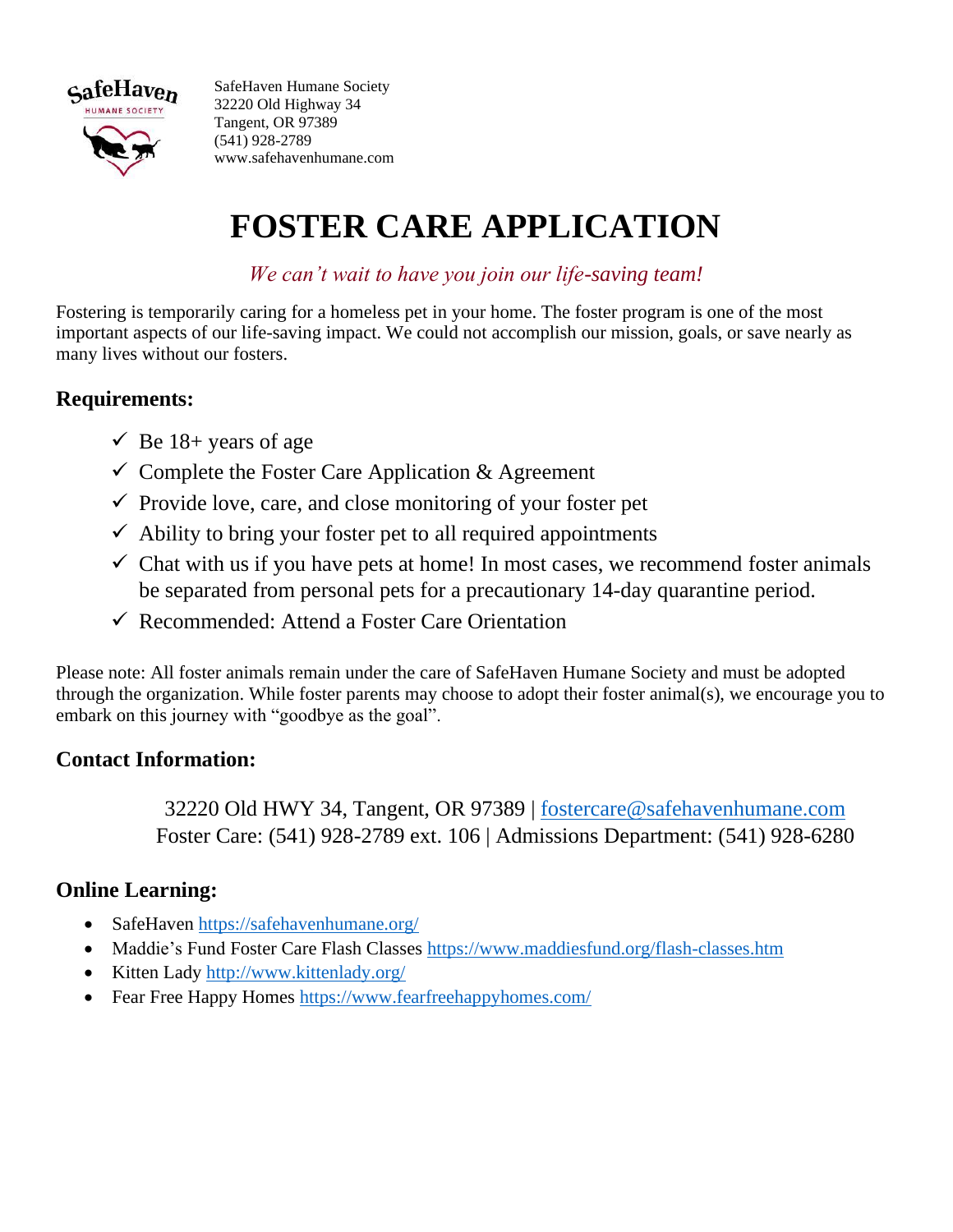## **FOSTER CARE APPLICATION**

### **I am interested in fostering:** *(Check all that apply)*

| Adult cat                        | Adult dog                    |
|----------------------------------|------------------------------|
| Pregnant cat                     | Pregnant dog                 |
| <b>Bottle fed kittens</b>        | Bottle fed puppies           |
| Kittens with mother              | Puppies with mother          |
| Weaned kittens                   | <b>Weaned</b> puppies        |
| Sick/injured cat/kitten          | Sick/injured dog/puppy       |
| Kittens in need of socialization | Dog in need of socialization |
| Terminally ill cat               | Terminally ill dog           |

### **Personal Information:** *(For internal use only)*

| <b>Emergency Contact:</b>                               |                                                                                                                       |
|---------------------------------------------------------|-----------------------------------------------------------------------------------------------------------------------|
|                                                         | Emergency Contact Name                                                                                                |
|                                                         |                                                                                                                       |
|                                                         |                                                                                                                       |
| Why are you interested in fostering with SafeHaven?     |                                                                                                                       |
|                                                         | <u> 1989 - Jan James James James James James James James James James James James James James James James James Ja</u> |
|                                                         |                                                                                                                       |
| <b>How did you hear about this program?</b> (Check one) |                                                                                                                       |
|                                                         | Flyer / SafeHaven / Friend or Relative / Website / Facebook / Other: _______________________________                  |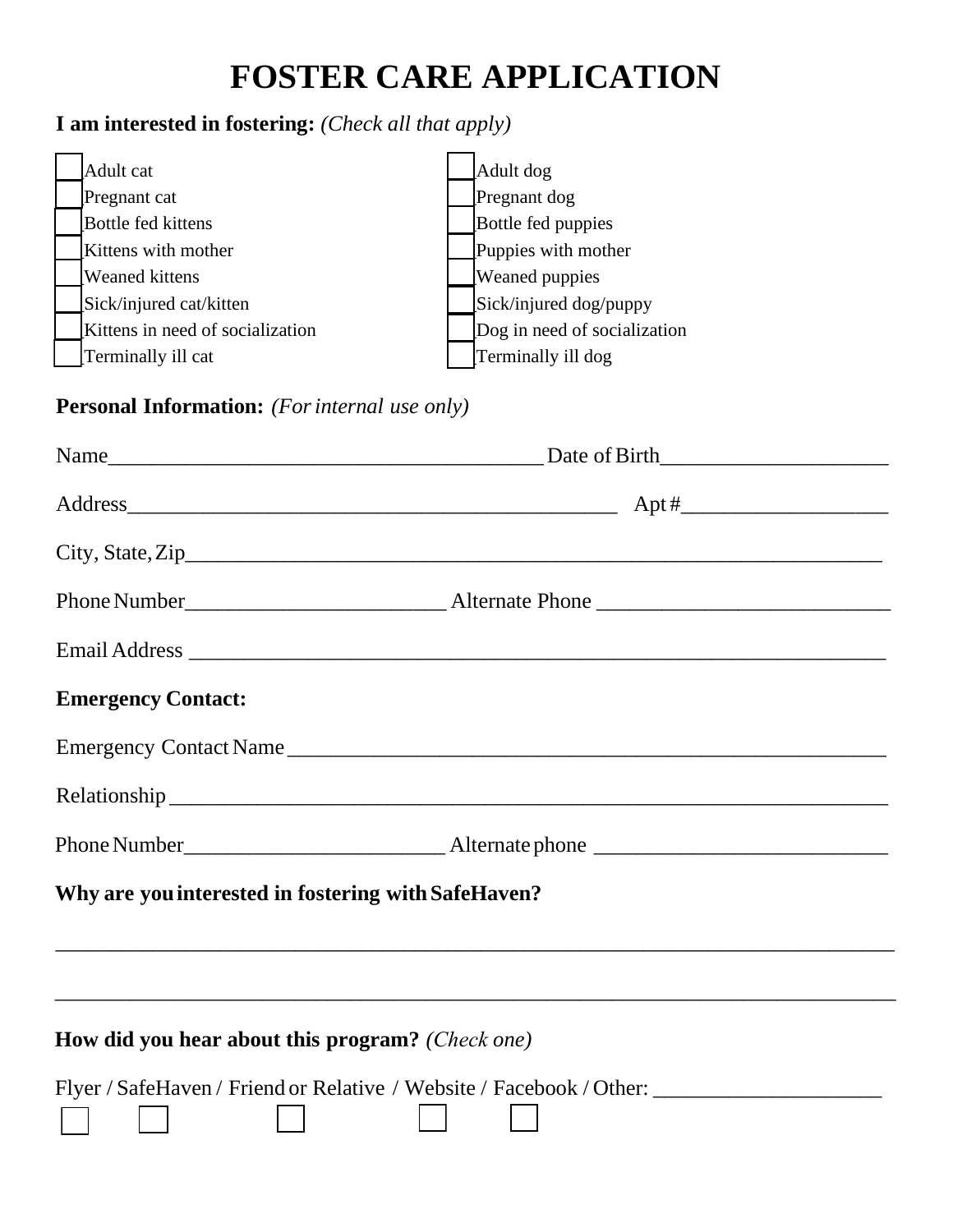| Have you fostered before? Yes / No If yes, where? _______                                                                                                                                                                                                                                                                                                                             |
|---------------------------------------------------------------------------------------------------------------------------------------------------------------------------------------------------------------------------------------------------------------------------------------------------------------------------------------------------------------------------------------|
|                                                                                                                                                                                                                                                                                                                                                                                       |
| Where do you plan on housing the foster animal(s)? $\frac{1}{\sqrt{1-\frac{1}{\sqrt{1-\frac{1}{\sqrt{1-\frac{1}{\sqrt{1-\frac{1}{\sqrt{1-\frac{1}{\sqrt{1-\frac{1}{\sqrt{1-\frac{1}{\sqrt{1-\frac{1}{\sqrt{1-\frac{1}{\sqrt{1-\frac{1}{\sqrt{1-\frac{1}{\sqrt{1-\frac{1}{\sqrt{1-\frac{1}{\sqrt{1-\frac{1}{\sqrt{1-\frac{1}{\sqrt{1-\frac{1}{\sqrt{1-\frac{1}{\sqrt{1-\frac{1}{\sqrt$ |
| In the case of emergencies or at-home appointments, will you allow a SafeHaven staff                                                                                                                                                                                                                                                                                                  |
| member to visit the animal(s) in your home? $Yes / No$                                                                                                                                                                                                                                                                                                                                |
| Have you had any infectious disease in your household? (I.e., Canine Parvovirus, Feline                                                                                                                                                                                                                                                                                               |
| Panleukopenia, Ringworm, Giardia, Coccidia, etc.) Yes / No                                                                                                                                                                                                                                                                                                                            |
| <b>Waiver of Responsibility</b>                                                                                                                                                                                                                                                                                                                                                       |
| am about to                                                                                                                                                                                                                                                                                                                                                                           |
| participate in the voluntary care of animals for SafeHaven Humane Society, and I am doing so                                                                                                                                                                                                                                                                                          |
| entirely upon my own initiative, risk, and responsibility. I hereby for myself, my heirs, my                                                                                                                                                                                                                                                                                          |
| executors remise, and all other parties potentially connected to me release, discharge, and hold                                                                                                                                                                                                                                                                                      |
| harmless SafeHaven Humane Society, along with its affiliates, predecessors, successors,                                                                                                                                                                                                                                                                                               |
| assigns, insurers, officers, employees, volunteers, agents, contractors and representatives from                                                                                                                                                                                                                                                                                      |

all claims, demands, actions, or cause of action on account of any injury to me or my property which may occur during my voluntary Foster Care time. I also certify that the above listed information is true.

\_\_\_\_\_\_\_\_\_\_\_\_\_\_\_\_\_\_\_\_\_\_\_\_\_\_\_\_\_\_\_\_\_\_\_\_\_\_\_\_\_\_\_\_\_\_\_\_\_\_\_\_\_\_\_\_\_\_\_\_\_\_\_\_\_\_\_\_\_\_\_\_\_\_\_\_\_

**Signature** Date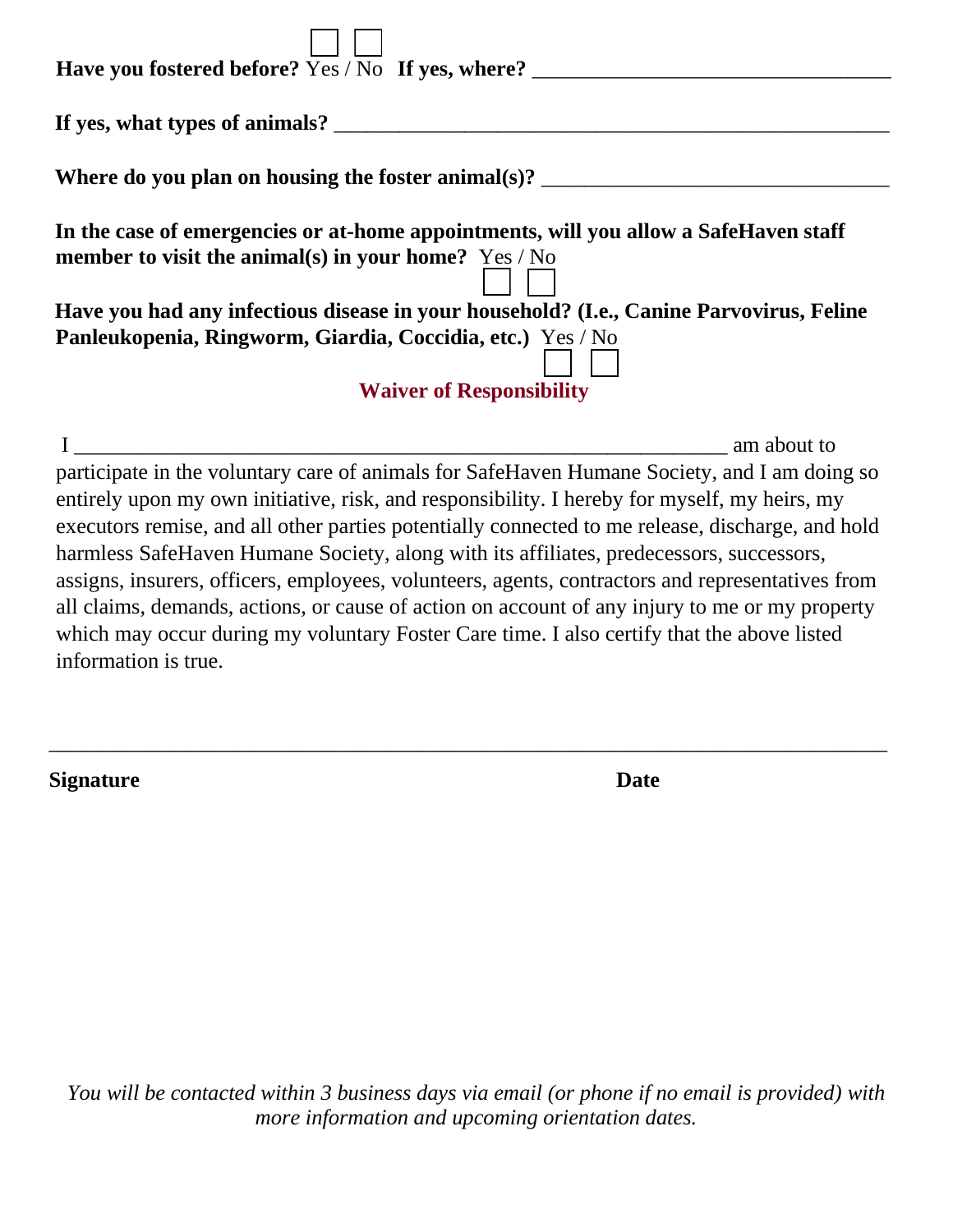

SafeHaven Humane Society 32220 Old Highway 34 Tangent, OR 97389 (541) 928-2789 www.safehavenhumane.com

## **FOSTER CARE AGREEMENT**

I, the following:  $\Box$ 

- Provide time, proper and sufficient food and water, shelter, compassionate treatment.
- I understand that foster care is scheduled for a period of time as determined by the needs of the animal(s) (typically 2-10 weeks). I will discuss my availability with SHHS Foster Care to find a good fit, with intent to keep the animal for the agreed upon timeframe. However, a foster animal(s) may always be returned to SafeHaven prior to the set date to SHHS Foster Care within business hours. Written notice of an animal's unexpected return is appreciated.
- I agree to contact SHHS Foster Care immediately and follow given instructions should the foster animal(s) become ill and need medical care of any kind, including bringing the animal to the shelter if directed, leaving it in shelter custody, or administering medications as directed if provided. SHHS will make the decision on the final outcome of any sick animal, which may include euthanasia if deemed the only humane option. I will not stop prescribed medications without the direction of SHHS Foster Care. I will not start medications that have not been prescribed without the direction of SHHS Foster Care.
- I will not arrange, pay for, or otherwise cause, any veterinary exam, treatment, or surgery to be performed on the foster animal(s) during the period covered by this agreement without the express written consent of SHHS. If I fail to adhere to this provision and seek veterinary care without the approval of SHHS Foster Care, I understand that private veterinary cost incurred for foster animal(s) will not be reimbursed by SHHS.
- I understand that SHHS provides no guarantee as to the health of any foster animal(s), and that my foster animal(s) may have significant medical needs, socialization problems, and not be house trained. SHHS is not liable for personal property damage conducted by any foster animal(s).
- I agree that I am fostering animal(s) for SafeHaven, and that I do not have any rights of ownership over foster animal(s). I understand that I only have my foster animal(s) temporarily. I must follow regular adoption protocol if I decide to adopt my foster animal(s).
- I agree to immediately return any foster animal(s) in my care to SHHS, at the request of SHHS Foster Care at any time for any reason. If SHHS is forced to undertake any action to enforce this provision of the agreement, I agree to indemnify SHHS for all court costs and attorneys' fees connected with such an action.
- If at any point I can no longer, or do not want to continue to provide care, food, or shelter for my foster animal(s), I agree to contact the SHHS Foster Care and arrange for the return of my foster animal(s) back to SHHS.
- If a foster animal(s) dies in the care of the foster parent, I agree to contact the SHHS Foster Care immediately.